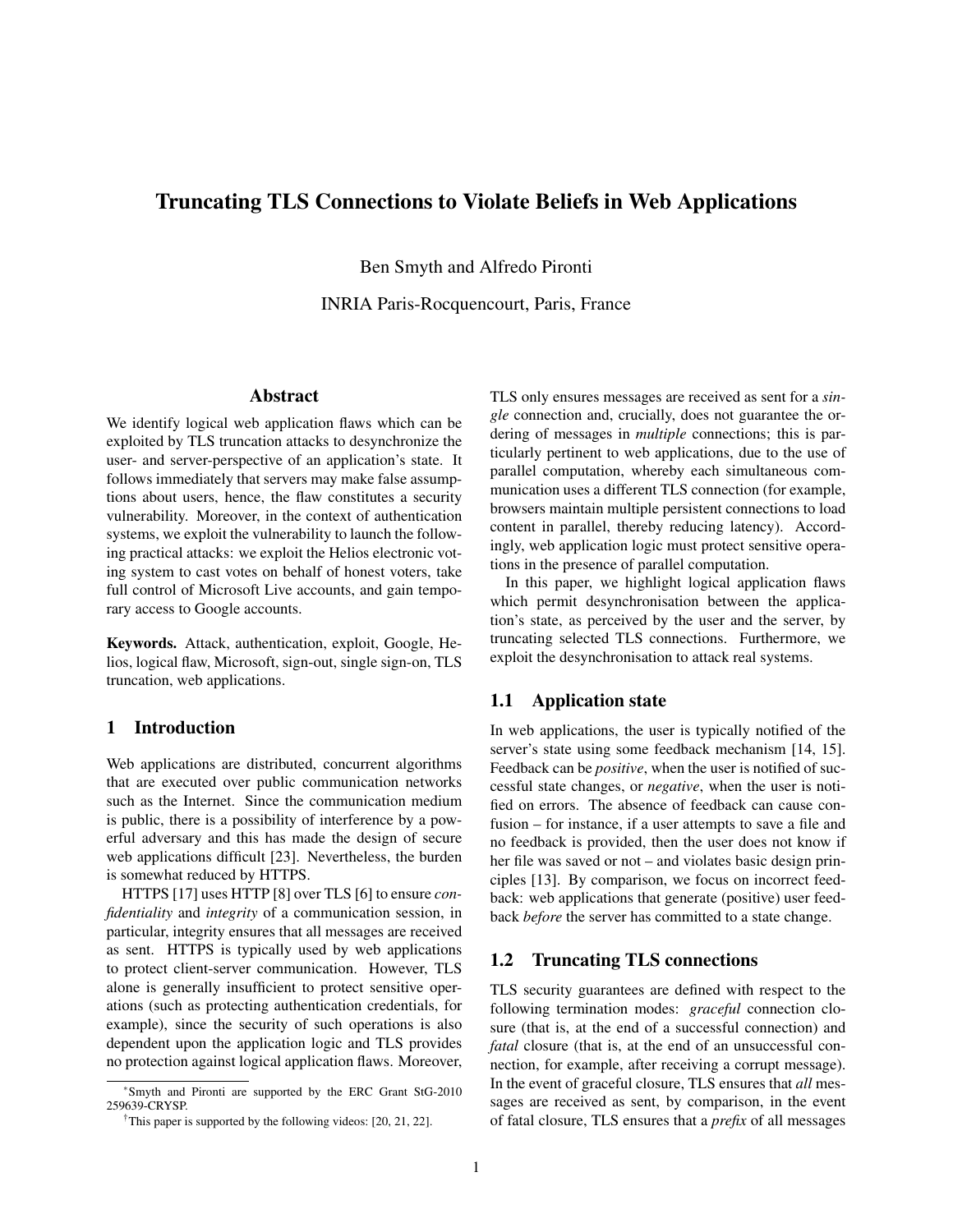are received as sent. At a lower level of abstraction, TLS is permitted to split messages into *fragments*, and TLS guarantees ordered delivery of all fragments on graceful closure and a prefix of all fragments on fatal closure.

Historically, graceful and fatal closure modes were not supported in SSL (TLS's predecessor) until version 3.0 [9]. Today, TLS termination modes are not distinguished by many applications, indeed, major browsers (including Internet Explorer, Firefox, Chrome and Safari) and HTTP servers do not always distinguish between graceful and fatal closure. As a consequence, the TLS specification notes *"failure to properly close a connection no longer requires that a session not be resumed [...] to conform with widespread implementation practice"* [6, §7.2.1]. Unfortunately, ignoring the termination mode can result in TLS truncation attacks [4]. Let us illustrate such a truncation attack with a simple example [5]. Suppose a user initiates a wire transfer to *Charlie's Angels* using the following HTTP request:

POST /wire\_transfer.php HTTP/1.1 Host: mybank.com Content-Type: application/x-www-form-urlencoded Content-Length: 40

#### amount=1000&recipient=Charlie%27s\_Angels

Further suppose that the request is fragmented by TLS as follows: "POST [...] recipient=Charlie" and "%27s Angels". In this setting, an adversary can make a transfer to Charlie, rather than the intended recipient, simply by dropping the second (and crucially the last) fragment (e.g., by closing the underlying TCP connection after the first fragment is delivered). The attack works against HTTP servers that ignore the connection termination status and Content-Length field, in particular, a payload shorter than the specified length will be accepted. On the other hand, the attack can be thwarted by insisting that either the length of the payload is correct or wire transfers are only initiated upon graceful closure of the TLS connection. Henceforth, we shall consider a simpler class of truncation attacks: truncation attacks which drop messages, rather than fragments.

#### 1.3 Adversary model

We assume that web applications should achieve their objectives in the presence of an adversary that has full control of the network; this assumption is standard in both the symbolic [7] and computational [10] cryptographic verification models and, furthermore, such power is typical of governments and ISPs [18, 19]. Since the adversary has complete control of the network, messages may be read, deleted, and injected. Moreover, the adversary is able to manipulate data contained within unencrypted messages. We also assume that the adversary has access to shared computers, but cannot compromise them; we motivate the practicality of this assumption in Section 1.4.

# 1.4 Contribution and structure

We identify logical web application flaws which can be exploited by TLS truncation attacks to ensure that a client receives feedback about a state change, whereas, the server is unaware of any goal to reach the aforementioned state. Consequently, servers may make false assumptions about users and, as discussed below, this flaw can be exploited to violate security objectives, hence, the flaw is a security vulnerability. We believe this insight constitutes a new attack vector.

Using our attack vector, we demonstrate the following practical attacks: we exploit the Helios electronic voting system to cast votes on behalf of honest voters (Section 2), take full control of Microsoft Live accounts (Section 3), and gain temporary access to Google accounts (Section 4). In essence, our attacks against Helios and Microsoft Live are due to the following application flaw: the sign-out procedure spawns several TLS connections such that one connection provides the user feedback and, independently, the others revoke the user's authentication from the servers. It follows that we can truncate the TLS connections which revoke authentication whilst notifying the user that the sign-out procedure successfully completed, hence, the server believes that the user is authenticated, but the user does not. In this context, an adversary can use the voting terminal after honest voters to cast votes on their behalf and, in the context of Microsoft Live, an adversary can take control of users' accounts, assuming the user shares a computer with the adversary (this setting is typically of computers in public libraries and work places, for example). We stress that physical access *after* the user believes she has signed out is sufficient and the attack does not rely on tampering with voting terminals nor compromising shared computers (e.g., using malware). By comparision, our attack against Google exploits an application flaw *and* poor handling of TLS termination modes, as we shall discuss in Section 4.3.

## 2 Attack I: Helios electronic voting system

Helios [2] is an open-source web-based end-to-end verifiable electronic voting system, which has been used in several binding elections, for instance, the International Association of Cryptologic Research (IACR) have used Helios annually since 2010 to elect its board members [12, 3, 11], the Catholic University of Louvain adopted the system to elect the university president [2], and Princeton University have used Helios to elect several student governments [1, 16]. In this section, we analyse the current Helios release and discover a flaw in the authentication logic. The flaw allows an adversary to drop sign-out requests (although the sign-out request is encrypted in the TLS traffic, it has a unique size, which allows such a request to be identified and dropped by the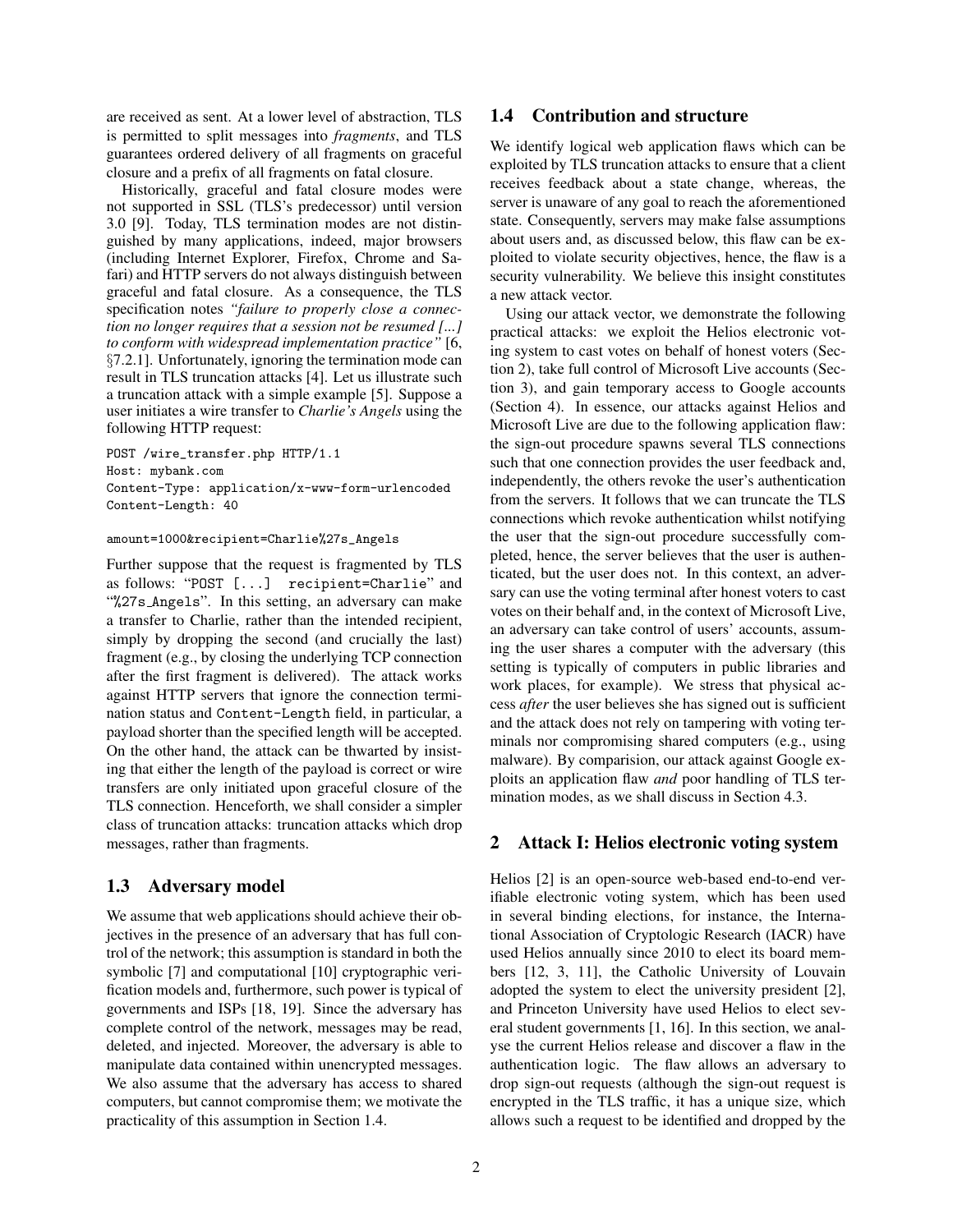adversary), whilst providing the voter with positive feedback that their request succeeded. The adversary can then use the voting terminal to take control of the voter's session and cast a ballot on the voter's behalf. The attack works under the standard assumption that the adversary controls the network and may access the voting terminal, but, we stress, in accordance with the Helios threat model, the attack does not rely on modifying the voting terminal software.

# 2.1 Preliminaries

The trace in Figure 1 lists the requests performed by a browser during a normal ballot casting/sign-out procedure. The first request confirms the voter's intention to cast their ballot and the server responds with a redirect. The second request handles the redirect and the server responds with an HTML payload confirming receipt of the voter's ballot and provides the voter with the following notification: *"For your safety, we have logged you out."* The third request is the voter's sign-out request and the server responds with a redirect.

# 2.2 Our attack

By observation of the trace (Figure 1), we can immediately observe a flaw in the authentication logic: voters are given positive sign-out feedback *before* the voting terminal makes sign-out requests. This flaw can be exploited by a truncation attack which drops sign-out requests without the voters' knowledge. In this context, the voting terminal maintains a session with the server and the adversary can use the voting terminal to take control of voting sessions and, therefore, cast ballots on behalf of honest voters (Helios permits *re-voting* – that is, a voter may cast arbitrarily many ballots and only the last will be counted – hence, ballots cast by the adversary will overwrite honestly cast ballots). We stress that TLS does not offer protection against this kind of attack, because any TLS connection made by the adversary is independent from TLS connections used by voters and TLS does not guarantee the ordering of messages between connections, that is, dropping the third request does not prevent the adversary making a future connection to the Helios server and casting ballots on behalf of honest voters.

Launching the attack in practise. We have successfully demonstrated the attack in a supporting video [20]. For the purposes of this video demonstration, the voting terminal is modelled as a virtual machine running Ubuntu 10.04.4 LTS (Lucid Lynx) from an ISO image and the network is modelled as the host, which the adversary controls. In this setting, we used basic traffic analysis techniques to observe that request 3 (the sign-out request) is 701 bytes in length and we configured the host's *iptables* to drop packets of this length, using the following command:

iptables -A OUTPUT -m length --length 701 -j DROP

The above command instructs the host to drop any packet from the virtual machine of length 701. The rule ensures that request 3 is dropped and, hence, the user incorrectly believes that she has been signed out.

Vulnerability disclosure. Our preliminary findings where disclosed to the Helios developers on 4 June 2012, and the findings of this report were released on 21 September 2012. At the time of publication, the vulnerability has not been fixed.

# 2.3 Countermeasures

We propose the following solution: the three client actions in the trace (Figure 1) should be atomic. Specifically, on receipt of the voter's intention to cast their ballot, the server should sign the voter out and provide positive feedback of these actions. If implementing this solution is difficult, then the following interim solution could be adopted: the voter should be more precisely informed about the internal transition state of the server, in particular, the page returned by the *cast done* request should inform the voter that a sign-out operation is in progress, rather than giving positive feedback about a successful sign-out. In addition, the server should provide positive feedback after the *sign-out* request. In this setting, if the adversary drops a *sign-out* request, then the voter perceives that a sign-out operation was in progress, but it was never successfully completed.

# 3 Attack II: Microsoft services

We demonstrate a flaw in Microsoft Live's authentication logic which can be exploited by an adversary to gain access to a user's account. Our assumptions are as follows: the user has at least two open sessions with Microsoft and the adversary controls the network and can access a computer shared with the user. We stress that the attack does not rely on tampering with the shared computer, and the adversary only needs access *after* the user believes she signed out, i.e., when the user is likely to leave the computer unattended. In essence, our attack works as follows. First, a user visits *Hotmail* and is redirected to *login.live.com* for authentication. Secondly, once the user has finished reading her mail, she visits *account.live.com* and a session is seamlessly authenticated by Microsoft Live single sign-on service. (In the supporting video, the chosen account lacks some basic information, so the user is automatically redirected to *account.live.com* before she can access her email.) Thirdly, the user makes a *sign-out*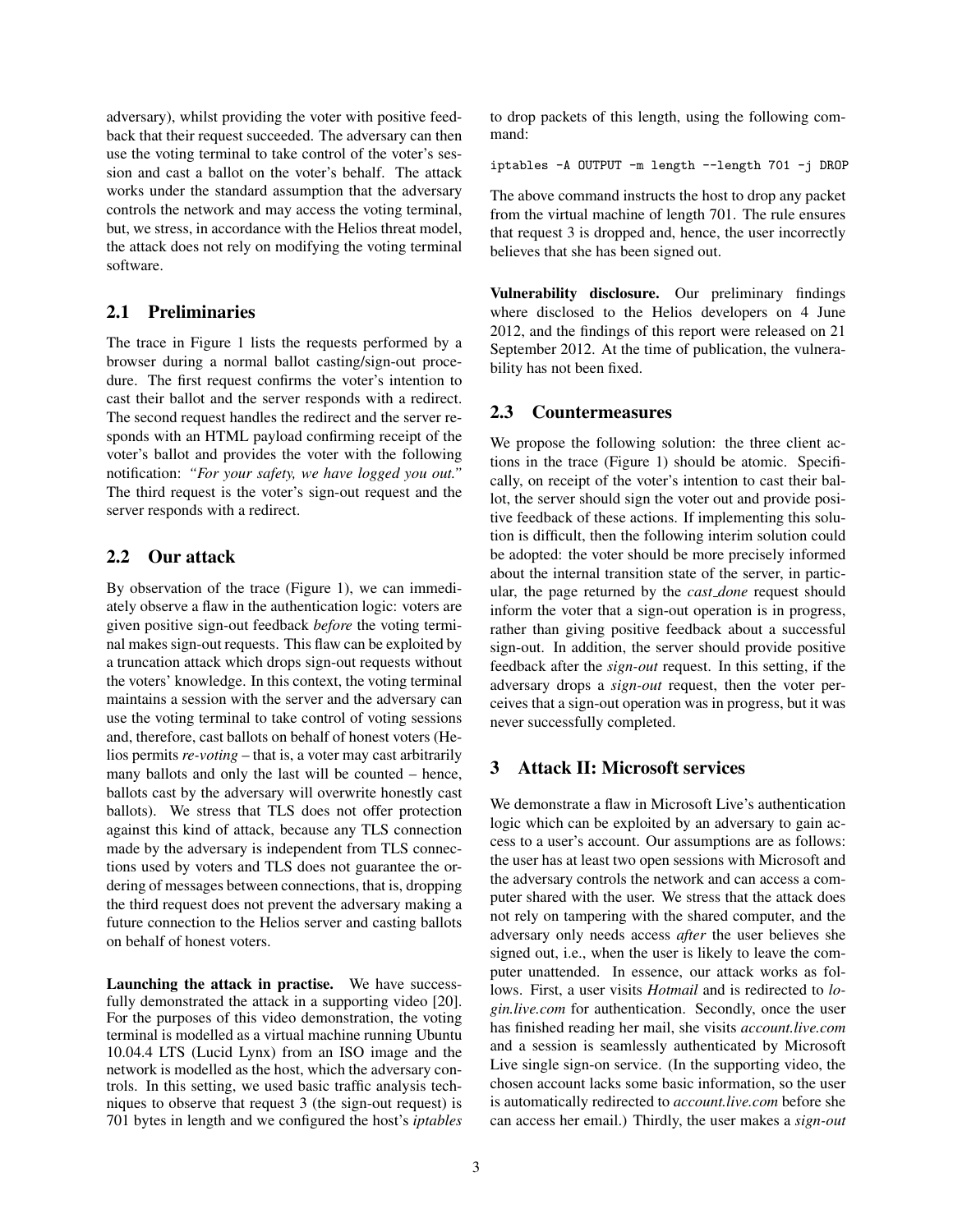#### Figure 1 Trace of the ballot casting/sign-out procedure in Helios

| 1. POST https://vote.heliosvoting.org/helios/elections/ < id >/cast_confirm<br>Response: 302 - Moved Temporarily<br>$Location[https://vote.heliosvoting.org/helios/elections/\llid\gg/cast\_done]$ |
|----------------------------------------------------------------------------------------------------------------------------------------------------------------------------------------------------|
| 2. GET: https://vote.heliosvoting.org/helios/elections/ $\ll$ id $\gg$ /cast_done<br>Response: 200 - OK; HTML payload:                                                                             |
| .<br><p><b>For your safety, we have logged you out.</b></p><br><iframe border="0" frameborder="0" height="0" src="/auth/logout" width="0"><br/><math>\langle</math>iframe&gt;</iframe>             |
| $\cdots$                                                                                                                                                                                           |
| 3. GET: https://vote.heliosvoting.org/auth/logout<br>Response: 302 - Moved Temporarily<br>[/Location[http://vote.heliosvoting.org]                                                                 |

request from Hotmail and the server responds by guiding the user's browser through a series of further requests which are intended to terminate each active session, in particular, this procedure should ensure that sessions with both Hotmail and *accounts.live.com* are terminated. However, we show that an adversary can selectively prevent the termination of active sessions, whilst giving the user feedback that her sign-out request succeeded. Finally, when the user leaves the shared computer, the adversary can use the computer to access the user's account information on *account.live.com* and can reset the user's password, for example.

#### 3.1 Preliminaries

The trace in Figure 2 shows a normal sign-out procedure, listing the requests a browser performs following a user sign-out request (for brevity, we omit some details). The trace shows that signing-out is not a centralised action and each Microsoft service maintains some session information. Intuitively, it follows that the signout procedure is designed to terminate each active service and, as can be observed from the trace, the procedure uses HTTP redirects and HTML pages with embedded Javascript. More precisely, the Javascript loaded in steps 2 and 3 is intended to work as follows. The session with *account.live.com* is terminated in step 4, the session with *accountservices.msn.com* is terminated in step 5, and the session with *mail.live.com* is terminated in step 6. Finally, as a consequence of step 6, the browser loads the Micorosft Live home page.

Server misconfiguration. We observe that requests 6 and 7 are sent over HTTP, rather than HTTPS, which trivially permits attacks. The fix is trivial: all requests in the sign-out procedure must be sent over HTTPS. In the remainder of this section, we assume this fix has been applied and, nonetheless, demonstrate a further attack, which constitutes the main subject of this section.

## 3.2 Our attack

Microsoft's decentralised sign-out procedure is not secure, because steps 4-6 are independent of each other and an adversary can drop request 4 (the request that signs the user out of the *account.live.com* service), by truncating a TLS connection, to prevent the user's account. live.com session from terminating. The sign-out procedure will then proceed as normal, signing the user out from the remaining services, and displaying the *"You've signed out"* message. The adversary can then use the shared computing terminal to access *account.live.com* as the user, add a recovery email address to the user's account, and then reset the user's password. The password reset operation sends an email to the address supplied by the adversary, thereby allowing the adversary to take full control of the user's account.

Launching the attack in practise. We have successfully demonstrated the attack in a supporting video [22], using the setup described in Section 2.2. In advance of the attack, we used basic traffic analysis techniques to observe that request 4 (the request signing the user out from *account.live.com*) is between 474 and 506 bytes in length, and we configure the network to drop packets in this range, using the following command:

```
iptables -A OUTPUT -m length --length 474:506
  -j DROP
```
(We acknowledge that more sophisticated traffic analysis techniques would be better suited to identifying and dropping packets, but our simplistic approach is sufficient for our demonstration.)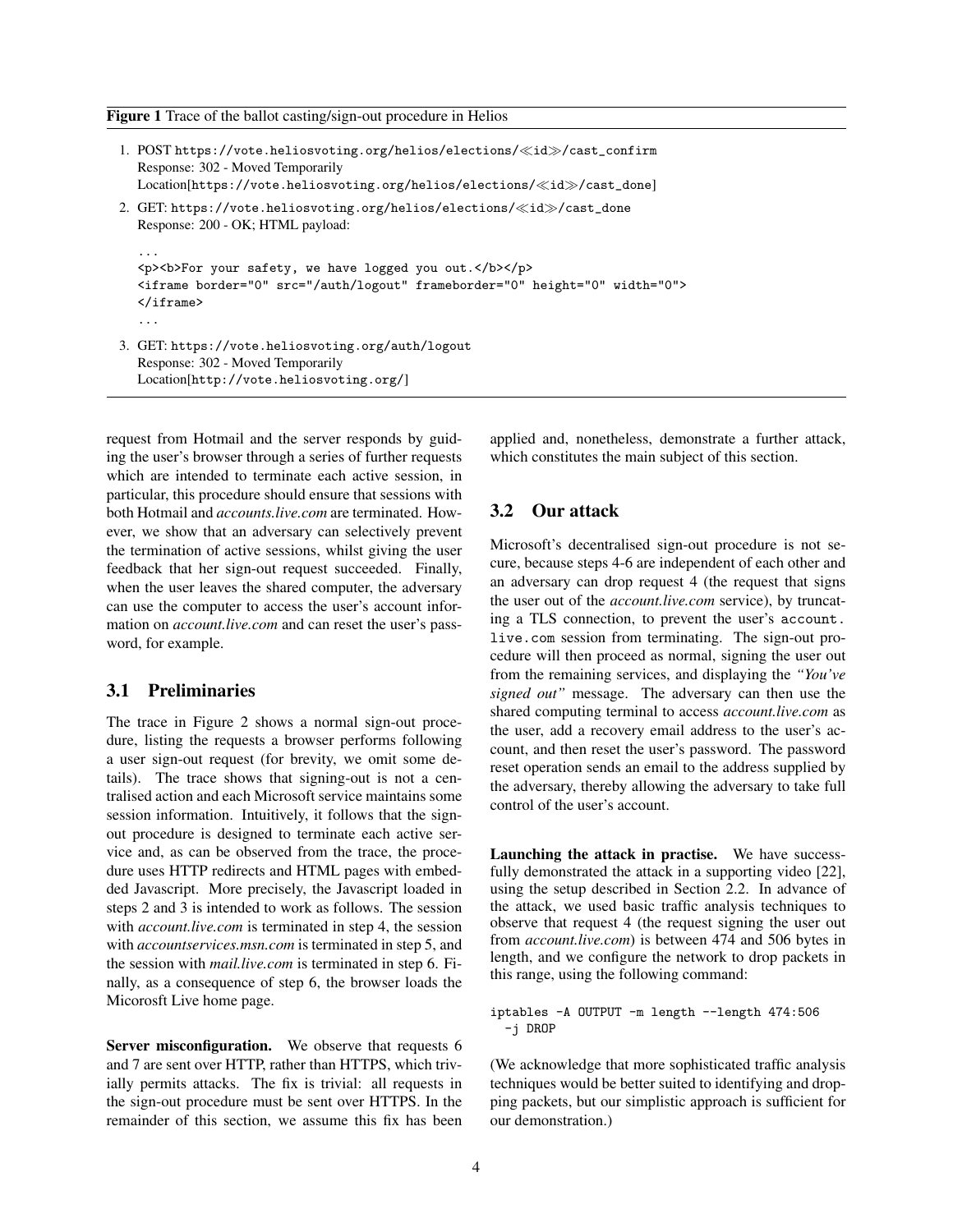### Figure 2 Trace of the sign-out procedure for Microsoft Live

- 1. GET https://login.live.com/logout.srf?ct=1364567198&rver=6.1.6206.0&lc=1033&id=64855&ru=http\ %2F\%2Fbay171.mail.live.com\%2Fhandlers\%2FSignout.mvc\%3Fservice\%3DLive.Mail&mkt=en-fr Response: 200 - OK. The HTML payload initiates the two following requests (the Javascript code defined by Login\_Core.js and Login\_Alt.js is obfuscated and we have not attempted to reverse engineer the code, since it is not necessary for our attack).
- 2. GET https://secure.shared.live.com/~Live.SiteContent.ID/~17.0.11/~/~/~/~/js/Login\_Core.js Response: 200 - OK.
- 3. GET https://secure.shared.live.com/~Live.SiteContent.ID/~17.0.11/~/~/~/~/js/Login\_Alt.js Response: 200 - OK.
- 4. GET https://account.live.com/logout.aspx?ct=1364567254 Response: 200 - OK
- 5. GET https://accountservices.msn.com/LogoutMSN.srf?ct=1364567254 Response: 200 - OK
- 6. GET http://bay171.mail.live.com/handlers/Signout.mvc?service=Live.Mail&lc=1033 Response: 302 - Moved Temporarily, Location[http://g.live.com/9ep9nmso/so-EN-US]
- 7. GET http://g.live.com/9ep9nmso/so-EN-US Response: 301 - Moved Permanently, Location[https://signout.live.com/content/dam/imp/surfaces/mail\_signout/v7/mail/en-us.html]
- 8. GET https://signout.live.com/content/dam/imp/surfaces/mail\_signout/v7/mail/en-us.html Response: 200 - OK This page redirects to the Microsoft Live portal and provides the user with the following positive feedback, namely, *"You've signed out."*

Variants of our attack. As can be observed from our trace (Figure 2), we can truncate TLS connections which are used to sign the user out from other services, in particular, we have successfully attacked Hotmail and MSN.

Vulnerability disclosure. We disclosed our findings to Microsoft on 2 April 2013 and Microsoft provided (3 July 2013) the following response for publication.

Microsoft would like to thank the authors for sharing their research with us and allowing us to evaluate this issue. This [attack] scenario relies on gaining physical access to the user's computer and the ability to man in the middle its network connection. This scenario can be mitigated by clearing the browser history and closing the browser. Microsoft takes this and all issues very seriously and is investigating defense in depth strategies that could further help to mitigate this issue. We will continue to take appropriate action to help protect customers.

We acknowledge that deleting cookies is sufficient to prevent this attack. However, deleting cookies places an unnecessary burden upon the user. Accordingly, we recommend that a server-side solution is deployed as part of Microsoft's "*defense in depth strategy*" and, at the time of publication, we are discussing our countermeasures with Microsoft.

#### 3.3 Countermeasures

We recommend that all authentication is managed centrally – by *account.live.com*, for example – therefore avoiding all of the problems highlighted in this sections. In addition, particularly sensitive actions, such as adding recovery email addresses, should be password protected.

We acknowledge that our solution (above) may not be viable, for example, it may violate some privacy policy or may be unsuited to Microsoft's architecture, in particular, it will create additional traffic for the Account server. In this case, we recommend modifying the sign-out procedure to use a chain of HTTP redirects over TLS as depicted in Figure 3. In comparison with Microsoft's signout procedure, our solution never returns an HTML page containing Javascript code, instead, we force sequential actions by returning a redirect for each page that would have been previously loaded in parallel by Javascript. One may implement this solution using well-implemented and carefully monitored URL redirectors. We believe chaining a sequence of HTTP redirects over TLS is a secure way of implementing a decentralised sign-out procedure: if an arbitrary request or response is blocked, then the browser hangs (or displays an error message); thereby en-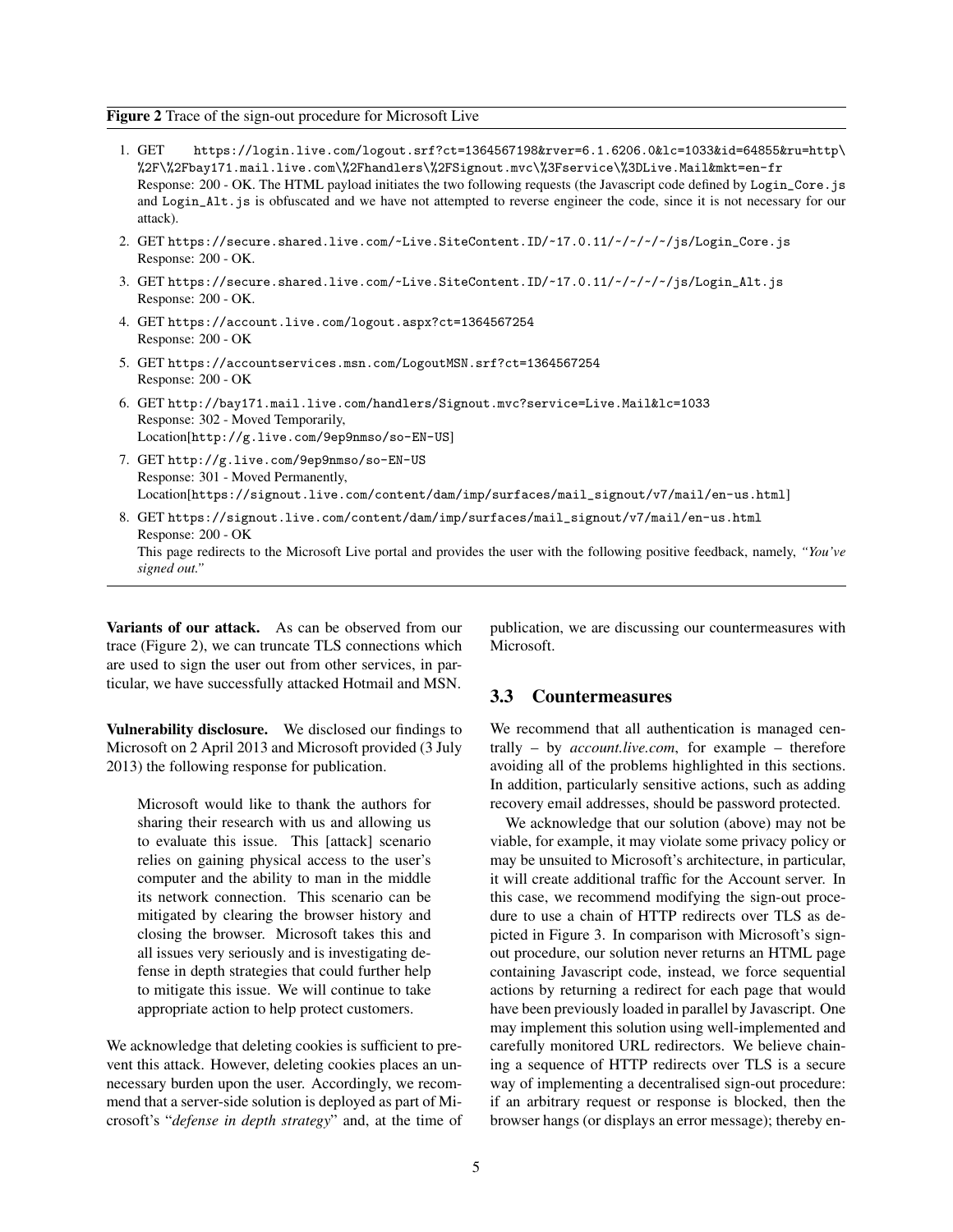#### Figure 3 Sketch of a countermeasure for the sign-out procedure in Microsoft Live

- 1. GET https://login.live.com/«signout» Response: 302 - Moved Temporarily, Location[https://account.live.com/ signout  $\gg$ ]
- 2. GET https://account.live.com/ $\ll$ signout $\gg$ Response: 302 - Moved Temporarily, Location[https://accountservices.msn.com/ $\ll$ signout $\gg$ ]
- 3. GET https://accountservices.msn.com/ $\ll$ signout $\gg$ Response: 302 - Moved Temporarily, Location[https://mail.live.com/«signout»]
- 4. GET https://mail.live.com/ $\ll$ signout $\gg$ Response: 302 - Moved Temporarily, Location[https://signout.live.com]

suring that the user is aware of any failure. Alternatively, the Javascript code could be revised to ensure sequential loading of URLs, reporting sign-out failures to the user.

# 4 Attack III: Google services

We demonstrate a flaw in Gmail's authentication logic which can be exploited to gain access to a user's email account. Our assumptions are as follows: the user has at least two open sessions with Google and the adversary controls the network and can access a computer shared with the user. In essence, our attack works as follows. First, a user visits *Gmail* and authenticates a session on a shared computer. Secondly, once the user has finished reading her mail, she visits *Search* and a session is seamlessly authenticated by Google's single sign-on service. Thirdly, the user makes a *sign-out* request and the server responds by guiding the user's browser through a series of further requests which are intended to terminate each active session, in particular, this procedure should ensure that the session with Gmail is terminated. However, we show that an adversary can selectively prevent the termination of active sessions, whilst giving the user feedback that her sign-out request succeeded. Finally, when the user leaves the shared computer, the adversary can use the computer to access the user's Gmail account.

## 4.1 Preliminaries

The trace in Figure 4 shows a normal sign-out procedure, listing the requests a browser performs following a user sign out request (for brevity, we omit some details). As can be observed from the trace, the procedure is not centralised and a combination of HTML pages with embedded Javascript and HTTP redirects are used to sign-out the user. More precisely, the procedure is intended to work as follows. First, the session with *Accounts* is terminated and the browser is redirected. Secondly, the redirect responds with an HTML page containing an image<sup>1</sup> and some Javascript code which is executed once the page has completely loaded all other content, in particular, the script will be executed after the image has been loaded. Thirdly, the browser requests the aforementioned image from the *Gmail* server and the server terminates the user's session before responding with the requested image and instructions to reset all local cookies. Having executed the doRedirect() Javascript function, the browser is redirected and the fourth & fifth actions are similar to the second & third. Finally, in the sixth step, the browser loads Google's home page.

Server misconfiguration. We observe that requests 2 and 4 are sent over HTTP, rather than HTTPS, which trivially permits attacks. For example, an adversary can replace ils=mail,s.FR with ils=s.FR in request 2, which effectively skips requests 2 and 3, and proceeds with request 4. Consequently, at the end of the signout procedure, the user will be presented with feedback (namely, the user will observe a *sign-in* button) that her sign-out request succeeded, whilst her Gmail session is still active. The fix is trivial: all requests in the sign-out procedure must be sent over HTTPS. In the remainder of this section, we assume this fix has been applied.

#### 4.2 Our attack

Google's decentralised sign-out procedure is not secure, because an adversary can drop request 3 (the request for an image from *Gmail*) by truncating a TLS connection using a TCP reset, thereby preventing Gmail from terminating the user's session. The TCP reset will prevent the image from loading and the user's browser will display the alternative *"Sign Out"* text. Nonetheless, due to poor handling of TLS termination modes, the browser will consider all content to be loaded and will execute the doRedirect() Javascript function, which allows the browser to proceed without notifying the user that Gmail has failed to terminate the user's session. Moreover, the final request gives the user feedback that her sign-out request has succeeded. The adversary can then use the

 $<sup>1</sup>$ As an aside, we remark that this is an inefficient technique to make</sup> a dummy request to a server, since the image is a compressed gif pixel of 43 bytes, whereas an uncompressed image – in an alternative format – would be smaller in size.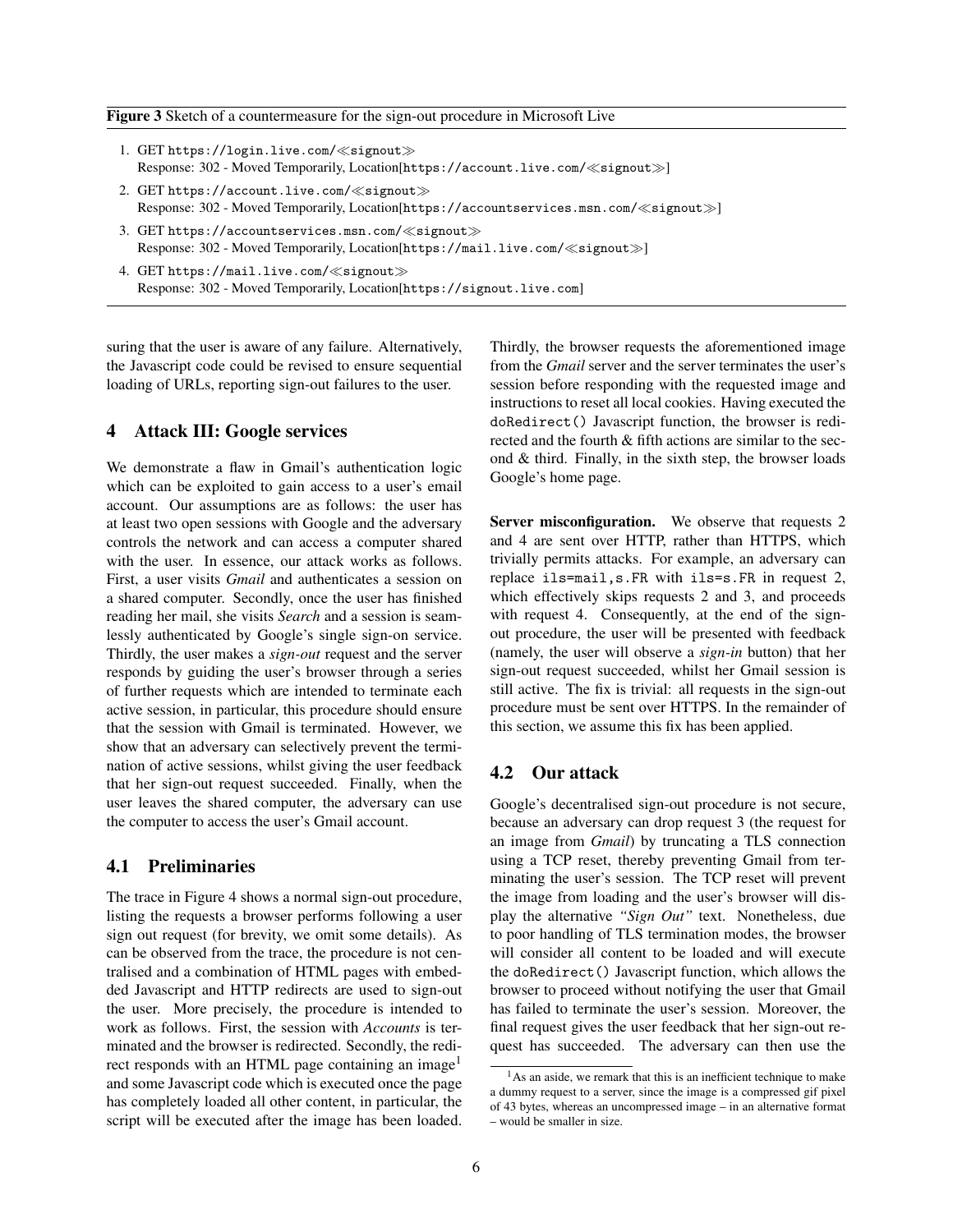Figure 4 Trace of the sign-out procedure for Google services

- 1. GET https://accounts.google.com/Logout?continue=https://www.google.com/webhp Response: 302 - Moved Temporarily, Location[http://www.google.com/accounts/Logout2?ilo=1&ils=mail,s.FR& ilc=0&continue=https://www.google.com/webhp?zx=1388193849]
- 2. GET http://www.google.com/accounts/Logout2?ilo=1&ils=mail,s.FR&ilc=0&continue=https://www. google.com/webhp?zx=1388193849

Response: 200 - OK; HTML payload:

```
<body onload="doRedirect()">
<script type="text/javascript">
function doRedirect() {
 location.replace("http://www.google.fr/accounts/Logout2?
    ilo=1&ils=s.FR&ilc=1&continue=https://www.google.com/webhp?zx=1076119961");
}
</script>
<img width="0" height="0" alt="Sign Out"
  src="https://mail.google.com/mail?logout=img&zx=-2531125006460954395">
```

```
</body>
```
- 3. GET https://mail.google.com/mail?logout=img&zx=-2531125006460954395 Response: 200 - OK; a one pixel gif.
- 4. GET http://www.google.fr/accounts/Logout2?ilo=1&ils=s.FR&ilc=1&continue=https://www.google.com/ webhp?zx=1076119961

Response: 200 - OK; HTML payload:

```
<body onload="doRedirect()">
  <script type="text/javascript">
   function doRedirect() {
    location.replace("https://www.google.com/webhp");
   }
  </script>
  <img width="0" height="0" alt="Sign Out"
    src="https://accounts.google.fr/accounts/ClearSID?zx=-1920517974">
  </body>
5. GET https://accounts.google.fr/accounts/ClearSID?zx=-1920517974
  Response: 200 - OK; a one pixel gif.
6. GET https://www.google.com/webhp
```

```
Response: 200 - OK
```
shared computing terminal to access the user's Gmail account; access is limited to approximately five minutes, due to server-side housekeeping.

Launching the attack in practise. We have successfully demonstrated the attack in a supporting video [21], using the setup described in Section 2.2. (In the video we visit google.it before visiting Gmail, this step is not necessary.) In advance of the attack, we used basic traffic analysis techniques to observe that request 3 (the image request to mail.google.com) is between 1165 and 1195 bytes in length, and we configure the network to reject packets in this range, using the following command:

iptables -A OUTPUT -m length --length 1165:1195 -p tcp -j REJECT --reject-with tcp-reset

The rule ensures that request 3 is dropped during Google's sign-out procedure and the TCP reset causes the browser to abort loading the image and immediately process the Javascript code, thus executing request 4.

Variants of our attack. As can be observed from our trace (Figure 4), we can truncate TLS connections which are used to fetch images and thus other Google services are also affected, in particular, we have successfully attacked Search and YouTube.

Vulnerability disclosure. We disclosed our findings to Google on 18 December 2012 under Google's *Vulnerability Reward Program* and Google provided (10 June 2013) the following response for publication.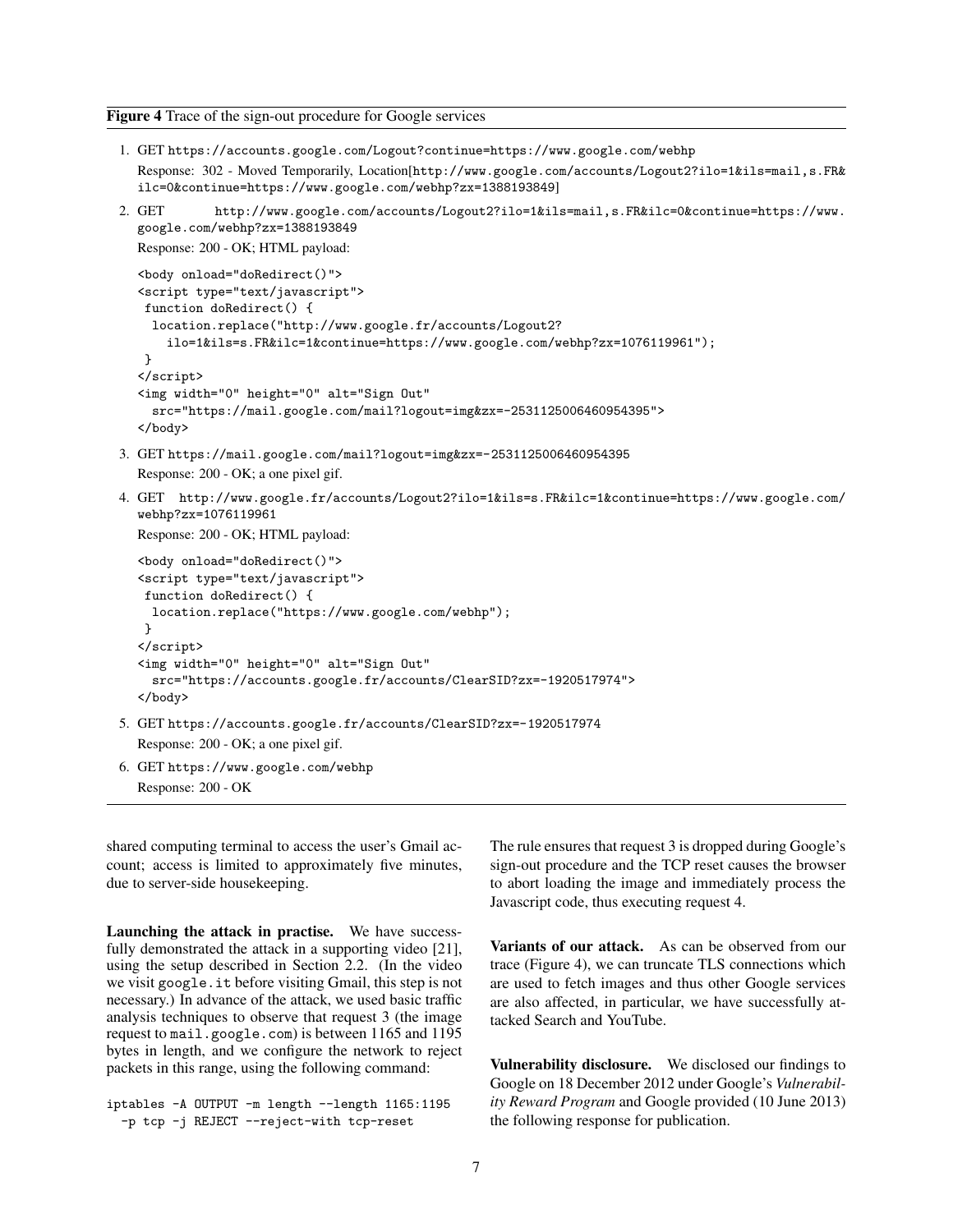We thank the authors for sharing their research with us - Google encourages and supports security research in the community. Practically, an adversary with physical access to a victim's computer is very hard to stop, and this attack requires physical access as well as control over the network connection.

Using a computer in a shared or public space (e.g., Internet kiosks) has a different threat and risk model compared to using your own computer. Most operating systems can be configured in a guest mode that protects or deletes the users' cookies and other profile information on [sign-out]. The guest mode in ChromeOS addresses this concern by design out of the box, or you can configure a ChromeOS device for Public Sessions (http://support.google.com/chrome/a/ bin/answer.py?hl=en&answer=3017014). For other operating systems, there are several methods that can be used to address this risk. If you have no control over the computing environment, we recommend using a browsing mode that does not retain cookies (such as Chrome's Incognito mode or similar modes in other browsers).

We agree that it is difficult to defend against an adversary that has physical access to a victim's computer, nonetheless, we consider this difficulty a challenge rather than an insurmountable problem. Moreover, we have shown that Google could defend against the attacks we highlight, under the assumption that the victim's computer cannot be compromised by the adversary. Furthermore, we believe that web applications should be secure against adversaries that control the network connection, as per our discussion in Section 1.3. Google have confirmed (16 June 2013) that no financial reward will be issued on the basis that:

when this paper was presented to us, there were already efforts underway that would stop this type of attack. As we can only reward issues that we were previously unaware of, this report was ineligible for reward.

Google have not clarified precisely which issues they were previously aware of nor what efforts are underway to stop this type of attack (other than the solutions included in their above response). At the time of publication, Google have not fixed the vulnerability.

# 4.3 Discussion: TLS termination modes

The absence of a distinction between TLS termination modes is crucial for our attack, in particular, we rely on the browser ignoring the fatal connection closure which is generated by dropping request 3 and our attack would be thwarted if the browser refused to execute the onload event upon such errors. Nevertheless, we believe that the vulnerability can be eliminated by modifying the application logic, as we shall discuss in the next section.

# 4.4 Countermeasures

As per Section 3.3, we recommend that all authentication is managed centrally or the sign-out procedure is handled by chaining a sequence of HTTP redirects over TLS. In addition, as a weaker, short-term solution, which is faster to deploy, we observe that adding an onerror Javascript handler to the images included in HTML pages could mitigate the attack: if the image fails to load, then an error message can be displayed to the user and the sign-out procedure can be interrupted.

# 5 Conclusion

We show how an adversary can exploit flaws in the signout procedures used by Helios, Google and Microsoft Live to prevent active sessions from terminating, whilst giving the user feedback that her sign-out request succeeded. Moreover, if the adversary can access the user's computer *after* the user believes she signed out, then we show that the adversary can cast votes on behalf of honest voters, take full control of Microsoft Live accounts, and gain temporary access to Google accounts. We stress that the attack does not rely on compromising the victim's computer (e.g., by installing malware). Consequently, shared computers – even uncompromised computers – cannot guarantee secure access to Helios, Microsoft (including Account, Hotmail, and MSN), nor Google (including Gmail, YouTube, and Search). In addition, we observe that Google and Microsoft do not protect all requests with HTTPS during the sign-out procedure and thus trivial attacks are possible; these trivial attacks can be prevented by using HTTPS, rather than HTTP, but this fix does not prevent our main attack.

Our attack vector is quite simple, but, nevertheless, the underlying vulnerability is present in the three systems that we have studied and has not been publicly disclosed. We believe this is due to a poor understanding of the security guarantees that can be derived from TLS and the absence of robust web application design guidelines. In publishing our results, we hope to raise awareness of these issues before more advanced exploits, based upon our attack vector, are developed.

Conceptually, our attacks are due to a desynchronization between the user's and server's perspective of the application state: the user receives feedback that her signout request has been successfully executed, whereas, the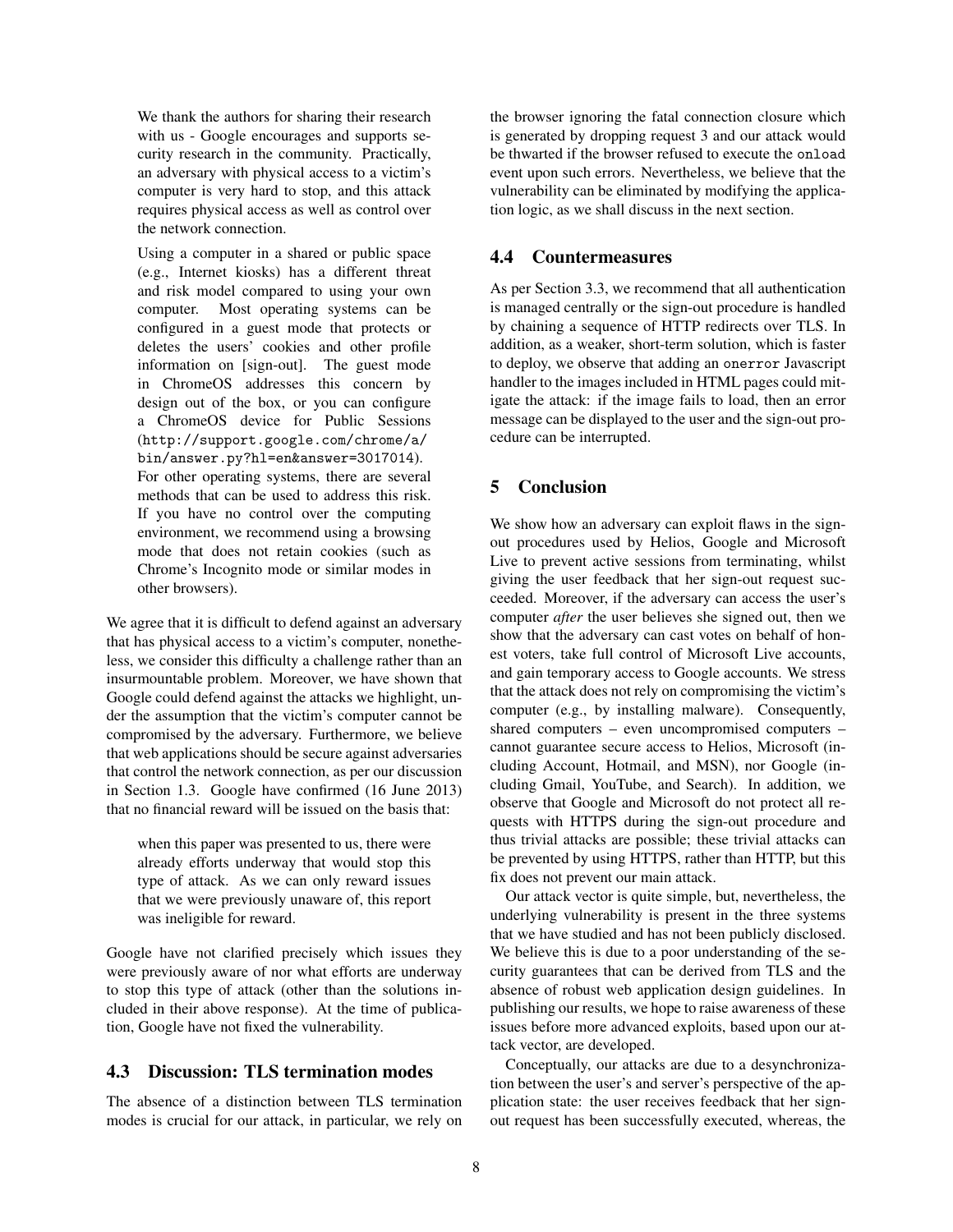server is unaware of the user's request. It follows intuitively that our attack vector could be exploited in other client-server state transitions. Nonetheless, we believe that attacks can be avoided by reliably notifying the user of server-side state changes. Unfortunately, the HTTP protocol is unsuited to this kind of notification and we advocate the inclusion of such notification mechanisms in future standards, e.g., SPDY. Alternatively, notification mechanisms could be developed at the application level using technologies such as AJAX.

### Acknowledgements

We are particularly grateful to Chetan Bansal, David Bernhard, Karthikeyan Bhargavan and Antoine Delignat-Lavaud for their suggestions.

### References

- [1] Ben Adida. Helios deployed at Princeton. http://heliosvoting.org/2009/10/13/ helios-deployed-at-princeton/, 2009.
- [2] Ben Adida, Olivier de Marneffe, Olivier Pereira, and Jean-Jacques Quisquater. Electing a University President Using Open-Audit Voting: Analysis of Real-World Use of Helios. In *EVT/WOTE'09: Electronic Voting Technology Workshop/Workshop on Trustworthy Elections*. USENIX, 2009.
- [3] Josh Benaloh, Serge Vaudenay, and Jean-Jacques Quisquater. Final Report of IACR Electronic Voting Committee. International Association for Cryptologic Research. http://www.iacr.org/elections/ eVoting/finalReportHelios\_2010-09-27.html, Sept 2010.
- [4] Diana Berbecaru and Antonio Lioy. On the Robustness of Applications Based on the SSL and TLS Security Protocols. In *Public Key Infrastructure*, volume 4582, pages 248–264. 2007.
- [5] Antoine Delignat-Lavaud, Alfredo Pironti, and Ben Smyth. Private communication, 29th April 2013.
- [6] T. Dierks and E. Rescorla. The Transport Layer Security (TLS) Protocol Version 1.2. RFC 5246, Internet Engineering Task Force, 2008.
- [7] Danny Dolev and Andrew C. Yao. On the security of public key protocols. *Information Theory*, 29:198– 208, 1983.
- [8] R. Fielding, J. Gettys, J. Mogul, H. Frystyk, L. Masinter, P. Leach, and T. Berners-Lee. Hypertext Transfer Protocol – HTTP/1.1. RFC 2616, Internet Engineering Task Force, 1999.
- [9] A. Freier, P. Karlton, and P. Kocher. The Secure Sockets Layer (SSL) Protocol Version 3.0. RFC 6101, Internet Engineering Task Force, 2011.
- [10] Shafi Goldwasser and Silvio Micali. Probabilistic encryption. *Journal of Computer and System Sciences*, 28(2):270–299, 1984.
- [11] Stuart Haber, Josh Benaloh, and Shai Halevi. The Helios e-Voting Demo for the IACR. International Association for Cryptologic Research. http://www. iacr.org/elections/eVoting/heliosDemo.pdf, May 2010.
- [12] IACR Elections. http://www.iacr.org/ elections/, 2013.
- [13] Andrew J. Ko and Xing Zhang. Feedlack detects missing feedback in web applications. In *Proceedings of the SIGCHI Conference on Human Factors in Computing Systems*, CHI '11, pages 2177–2186, New York, NY, USA, 2011. ACM.
- [14] Jakob Nielsen and Rolf Molich. Heuristic evaluation of user interfaces. In *Proceedings of the SIGCHI conference on Human factors in computing systems: Empowering people*, pages 249–256. ACM, 1990.
- [15] Donald Norman. *The design of everyday things*. Basic Books, 1998.
- [16] Helios Princeton Elections. https://princeton. heliosvoting.org/, 2012.
- [17] E. Rescorla. HTTP Over TLS. RFC 2818, Internet Engineering Task Force, 2000.
- [18] Bruce Schneier. Government Secrets and the Need for Whistle-blowers. http://www.schneier.com/ blog/archives/2013/06/government\_secr.html, 2013.
- [19] Bruce Schneier. IT for Oppression. *IEEE Security & Privacy*, 11(2):96, 2013.
- [20] Ben Smyth and Alfredo Pironti. Attacking Helios: An authentication bug. YouTube video, linked from http://www.bensmyth.com/publications/ 2013-truncation-attacks-to-violate-beliefs/, 2012.
- [21] Ben Smyth and Alfredo Pironti. Truncating TLS connections to access GMail accounts. YouTube video, linked from http://www.bensmyth.com/publications/ 2013-truncation-attacks-to-violate-beliefs/, 2012.